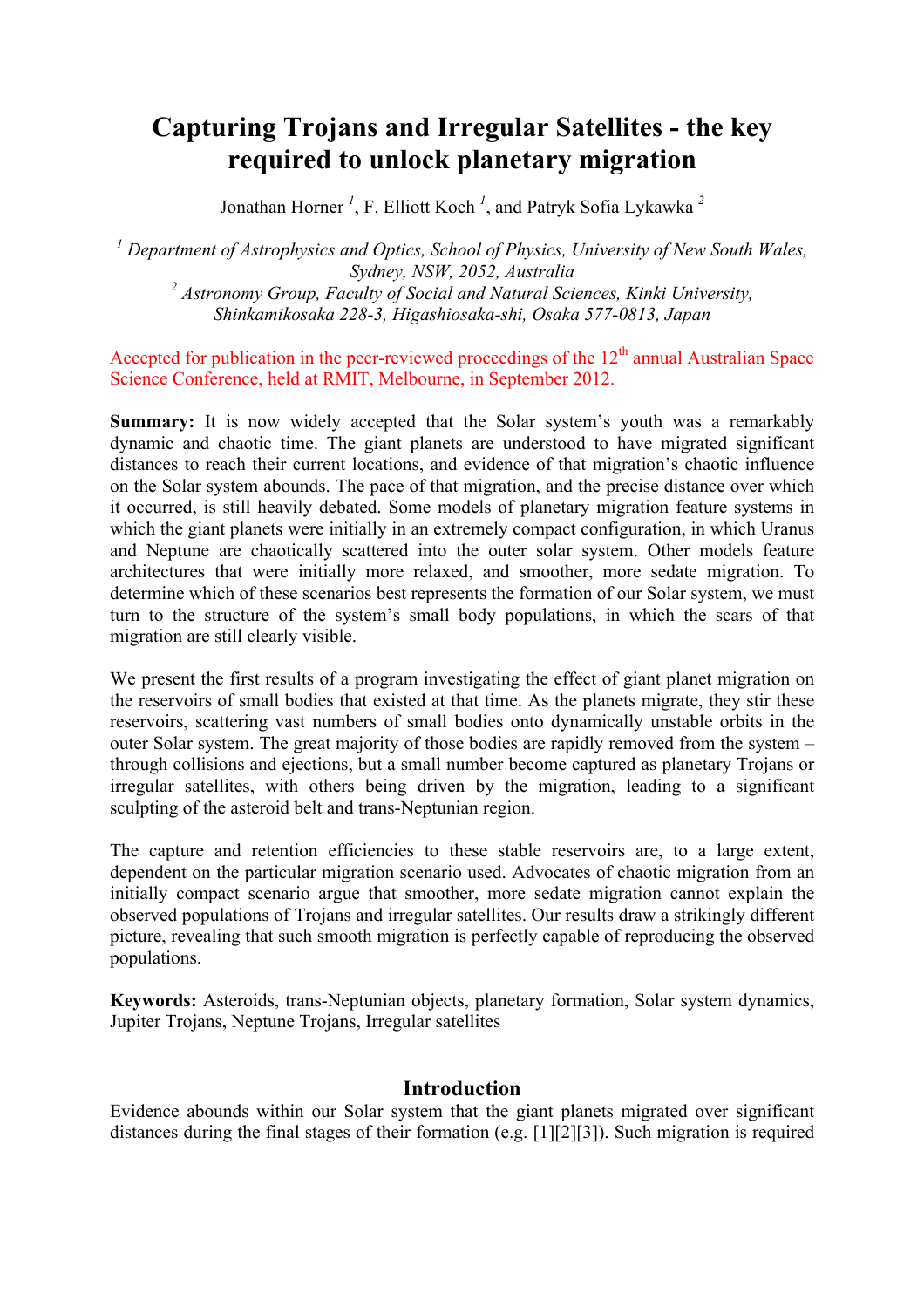to explain the highly excited orbits<sup>1</sup> of the Jovian Trojans (e.g.  $[4][5][6][7]$ ), Neptunian Trojans (e.g. [8][9][10][11]), the fine structure of the asteroid belt (e.g. [12][13][14][15]), the distribution of objects in the trans-Neptunian region (e.g. [16][17][18]), and even the origin of the myriad irregular satellites of the giant planets (e.g. [19][20][21][22]).

The most obvious evidence for planetary migration in our own Solar system is the population of objects known as the Plutinos, after the first discovered, the dwarf planet Pluto<sup>2</sup> ([23]). These objects, trapped in 2:3 mean-motion resonance  $(MMR)^3$  with Neptune, move on highly excited orbits ([24]), with many members, like Pluto, crossing Neptune's orbit at perihelion.

Given that the Solar system formed from a dynamically cold disk of material, featuring dust and gas on orbits with very low eccentricities and inclinations (e.g. [25][26][27]), the most likely way the Plutino population can be understood is that Neptune migrated outwards after its formation (e.g. [1][3][28]). As Neptune moved outward, it was preceded by its web of MMRs, which swept before it, trapping planetesimals and carrying them outward. Once caught in Neptune's web, the orbital inclinations and eccentricities of these objects were pumped up and they were forced ever further from the Sun, resulting in the highly excited population we observe today.

The Plutinos are not the only Solar system population that still bears the scars of planetary migration. In fact, the more objects we discover and study in our Solar system (e.g. [13][29][30][31][32]), the more evidence we find that the formation of our planetary system was a chaotic process, and that the giant planets migrated over significant distances before coming to rest at their current locations (e.g. [3][9][28]).

Despite the fact that the evidence for giant planet migration is now well accepted, the nature of that migration remains the subject of much debate. Was the migration fast or slow? Smooth or jumpy? Did the planets migrate at the same rate, or form and move at different times?<sup>4</sup> The answer to all these questions may lie in the evidence left behind by that migration – the distribution of the Solar system's small bodies.

In this work, we present the first preliminary results of a new dynamical study of the influence of planetary migration on the structure of the Solar system's small body reservoirs. In section two, we describe the set-up of our model, and discuss the various migration scenarios we will

<sup>&</sup>lt;sup>1</sup> Objects moving on highly excited orbits have orbits with high eccentricities and/or inclinations. Such orbits stand in stark contrast to the relatively unexcited orbits of the planets in the Solar system. In this work, we use the terms "dynamically hot" and "dynamically cold", together with talking about "excited orbits", when discussing the orbital properties of the Solar system's small body populations. A dynamically hot population is composed of objects moving on excited orbits, whilst a dynamically cold population is one in which the members move on orbits with negligible eccentricity (i.e. on near-circular orbits) and with very low inclinations (i.e. essentially within the plane of the Solar system).

 $2 \text{ Following its relationship of a function of a function.}$  Tollowing its reclassification as a dwarf planet. Pluto was added to the list of minor planets, and given the minor planet number 134340. Therefore, technically, it should be referred to as minor planet 134340 Pluto.

 $3$  For brevity, we hereafter use the abbreviation "MMR" for mean-motion resonance. Since the Plutinos are trapped in 2:3 MMR with Neptune, this means, on average, they complete two orbits in the time it takes the giant planet to complete three full orbits of the Sun.

<sup>&</sup>lt;sup>4</sup> For examples of the many different types of migration that have been proposed to date, we direct the interested reader to e.g. [2] [7][14].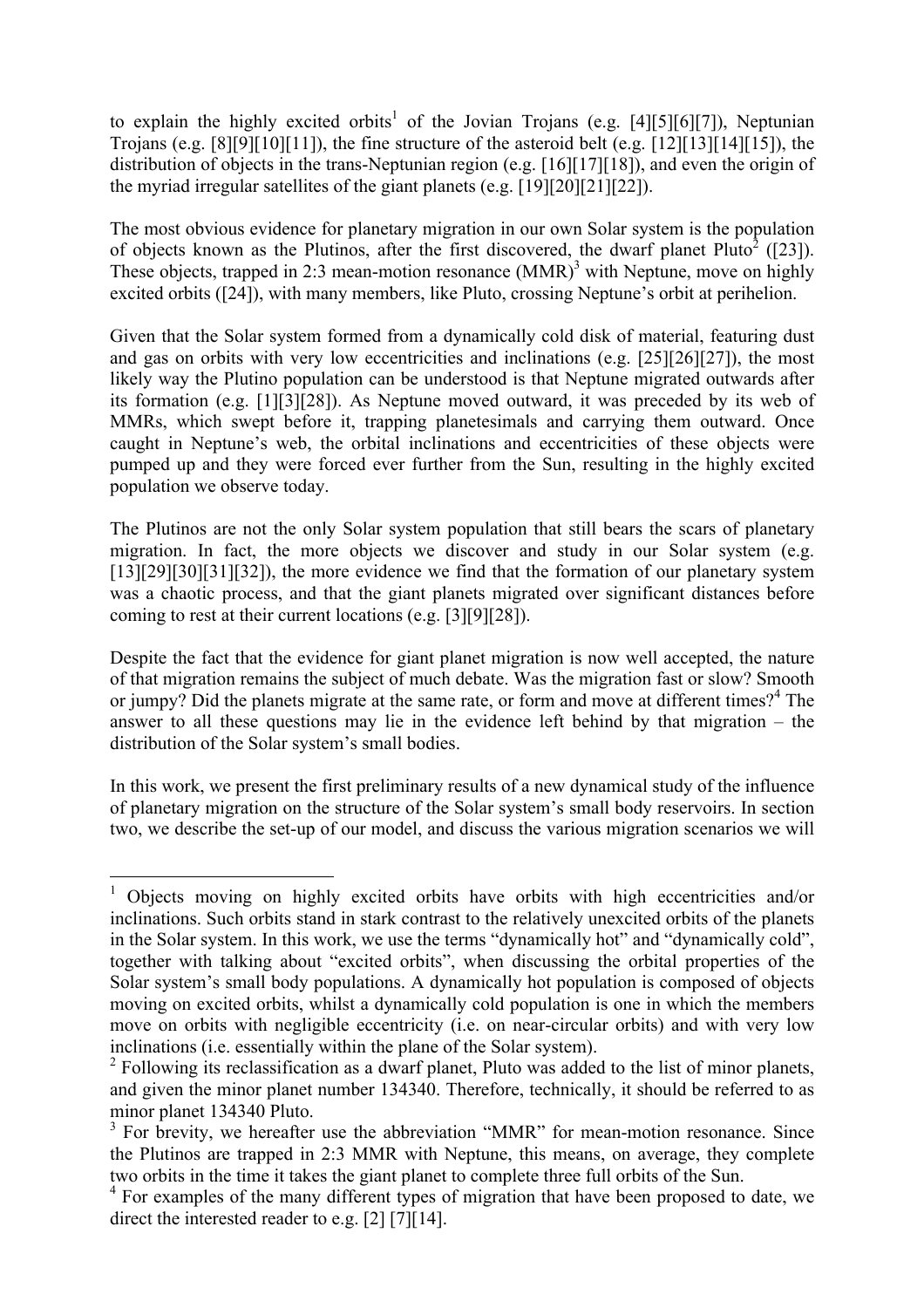consider. In section three, we present preliminary results for the first of those migration scenarios. Finally, we draw our first tentative conclusions, and discuss our future work.

## **Modelling Migration and Primordial Small Body Populations**

In order to model the migration of the giant planets, and study the influence of that migration on the distribution of the Solar system's small bodies, we use the *Hybrid* integrator within the *n-*body dynamics package MERCURY ([33]). MERCURY's *Hybrid* integrator is an incredibly powerful tool for dynamical astronomy, and over the years, it has proven an invaluable tool in studies of our own Solar system (e.g. [34][35][36]), planetary habitability (e.g. [37][38][39]), planetary formation (e.g. [40][41][42]), and exoplanetary systems (e.g. [43][44][45][46]), and is easily modified in order to allow the study of planetary migration.

As described above, the various reservoirs of Solar system small bodies all bear the scars of planetary migration – and as such, it makes sense to use them as a means to study the nature of that migration. A successful migration model must explain all of the features of the Solar system's small body distributions, as well as making predictions of as yet undetected features that can be used to further test that model in future. Obviously, different types of migration (fast or slow, smooth or jumpy) would have different effects on the system's small bodies, and it should therefore be possible to determine the scale, timing, pace and smoothness of planetary migration by comparing the results of dynamical simulations to the distributions of observed Solar system small bodies.

At the time of giant planet migration, it is likely that they would have opened up gaps in the planetesimal disk, and would have cleared their immediate locale of small bodies (either by accretion or scattering). As such, whilst there would doubtless have been a population in the proto-Solar system analogous to the modern Centaurs (e.g. [47][48][49]), the great bulk of those objects would have formed elsewhere, and would simply be in the process of being scattered through the giant-planet region (much like the modern Centaurs), rather than representing a reservoir of objects that formed *in situ* that could drive the migration of the giant planets.

We therefore chose to study the impact of migration on two key test populations of small bodies. These populations would source the primordial Centaurs discussed above. The first population is analogous to the proto-Asteroid belt – a *cis*-Jovian reservoir of small bodies on initially dynamically cold orbits. The second is analogous to the proto-Edgeworth-Kuiper belt – a *trans-*Neptunian disk of material, again on dynamically cold orbits. This approach is the same as that used in our earlier work on the influence of Jupiter on the Earth's impact flux (e.g. [37][38]) and the origin of the Neptunian Trojans (e.g. [8][10]). In sum, this orbital structure, with the giant planets in pre-migration configurations and two primordial small body populations, represents the Solar system at a time when the giant planets had just formed, some ~10 Myr after the birth of the Solar system.

In our model, and following our earlier work, the planets initially migrate rapidly, asymptotically approaching their final (current) orbits (see [7][28] for more details on how this was modelled). To do this, we made use of a version of MERCURY modified to facilitate planetary migration by J. Hahn (e.g. [28]). In our simulations, Jupiter, Saturn, Uranus, and Neptune started at  $a = 5.40, 8.60, 14.30$  and 23.8 AU, respectively, values chosen to match several past studies of planetary migration [e.g. [4][5] [8][14][15][28]). We consider both fast and slow migration scenarios for the giant planets. For simplicity, we assume that Jupiter and Saturn migrate at the same rate, and that Uranus and Neptune also migrate together. Since the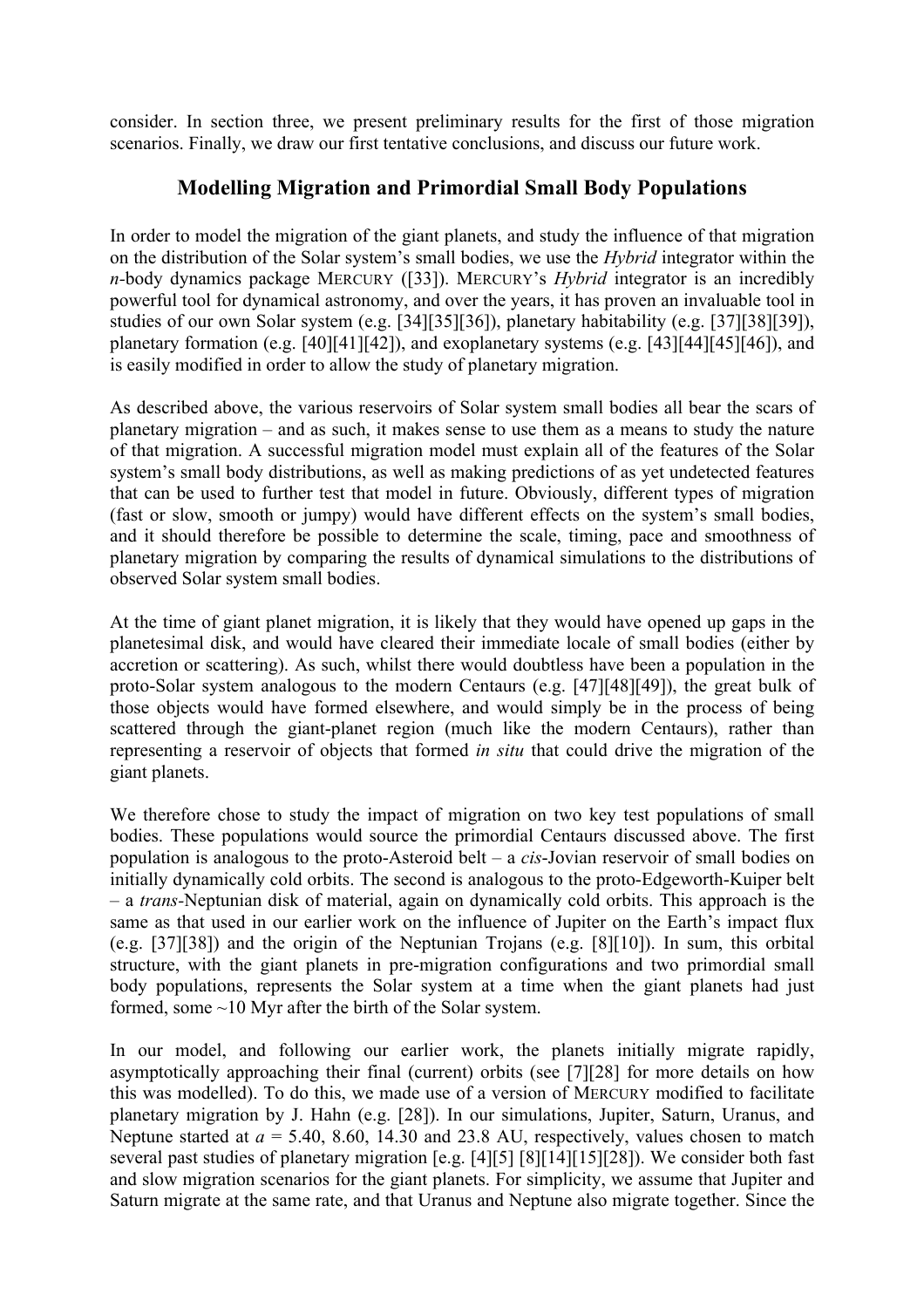Jupiter-Saturn and Uranus-Neptune pairs can evolve differently and at different times during the early evolution of the Solar system, we modelled the planet-pair evolutions by using two distinct migration timescales<sup>5</sup>. We therefore consider two scenarios for each planet pair. For Jupiter and Saturn, migration ceases after either 1.25 Myr (fast scenario) or 5 Myr (slow scenario), whilst for Uranus and Neptune, it ceases after 5 Myr (fast) or 20 Myr (slow). These values bracket the typical migration timescales exhibited by the four giant planets, as detailed in the past work cited above (including the most chaotic scenarios for the evolution of the outer Solar system).

For this preliminary work, we consider the influence of rapid planetary migration (i.e. Jupiter and Saturn reaching their final locations after 1.25 Myr, with Uranus and Neptune taking just 5 Myr) on a *cis*-Jovian population of test particles. That population contained test particles spread in a ring between semi-major axes of  $\sim$ 3.65 and  $\sim$ 4.85 AU from the Sun, varying in number density as a function of semi-major axis following our earlier work ([37]). From the inner edge of the disk, located three Jovian Hill radii<sup>6</sup> closer to the Sun than Jupiter's final orbit (i.e. beyond Jupiter's immediate zone of dynamical control once its migration has ceased, e.g. [47]), the number of objects as a function of semi-major axis rises with the square root of the semi-major axis. The outer edge of this population is located one Hill radius within the location of Jupiter's initial orbit. Rather than having a sharp cut-off, the outer edge of the disk is softened using a Cauchy function, such that the population falls to zero over a distance ten percent of the width of the main part of the disk. Mathematically, we can therefore express this distribution as follows:

$$
r < r_{inner}
$$
  
\n
$$
P(r) = 0
$$
  
\n
$$
r_{inner} < r < r_{outer}
$$
  
\n
$$
P(r) \propto r^{1/2} dr
$$
  
\n
$$
r > r_{outer}
$$
  
\n
$$
P(r) \propto \frac{1}{1 + \left(\frac{r}{a}\right)} \frac{dr}{a\pi}
$$

where *a* is a scaling factor set to ensure a smooth population handover across  $r_{outer}$ .

The orbital eccentricities of the test particles in the ring were randomly distributed between *e*  $= 0.0$  and  $e = 0.3$ , while their initial inclinations were randomly distributed between  $i = 0$  and 10 degrees. Our initial distributions can be seen in Fig. 1. In our future work, we will extend this disk such that the influence of migration on the full asteroid belt can be examined, but for the preliminary study, it seemed expedient to consider only the outermost (and therefore most susceptible to the influence of planetary migration) regions.

<sup>6</sup> The Hill radius of a planet is approximated by the relation  $R_H = a_p \left( \frac{M_P}{2 M}\right)$  $3M^{\,}_{Sun}$  $\sqrt{ }$  $\backslash$  $\left(\frac{M_p}{2 M}\right)$  $\overline{ }$ ' 1/ 3 , which is

<sup>&</sup>lt;sup>5</sup> We intend to consider the effect of different migration timescales for all four planets independently of one another in later work.

perturbed if it approaches within  $\sim 3 R_H$  of a given planet, and it is therefore common to valid so long as the orbital eccentricity of the planet is low. It marks the maximum distance from the planet at which it may theoretically possess a moon, and is therefore widely used as a measure of a planet's gravitational reach. An object can be expected to be strongly consider that a given planet's gravitational reach extends to approximately that distance from its orbit. For more details, we direct the interested reader to [47].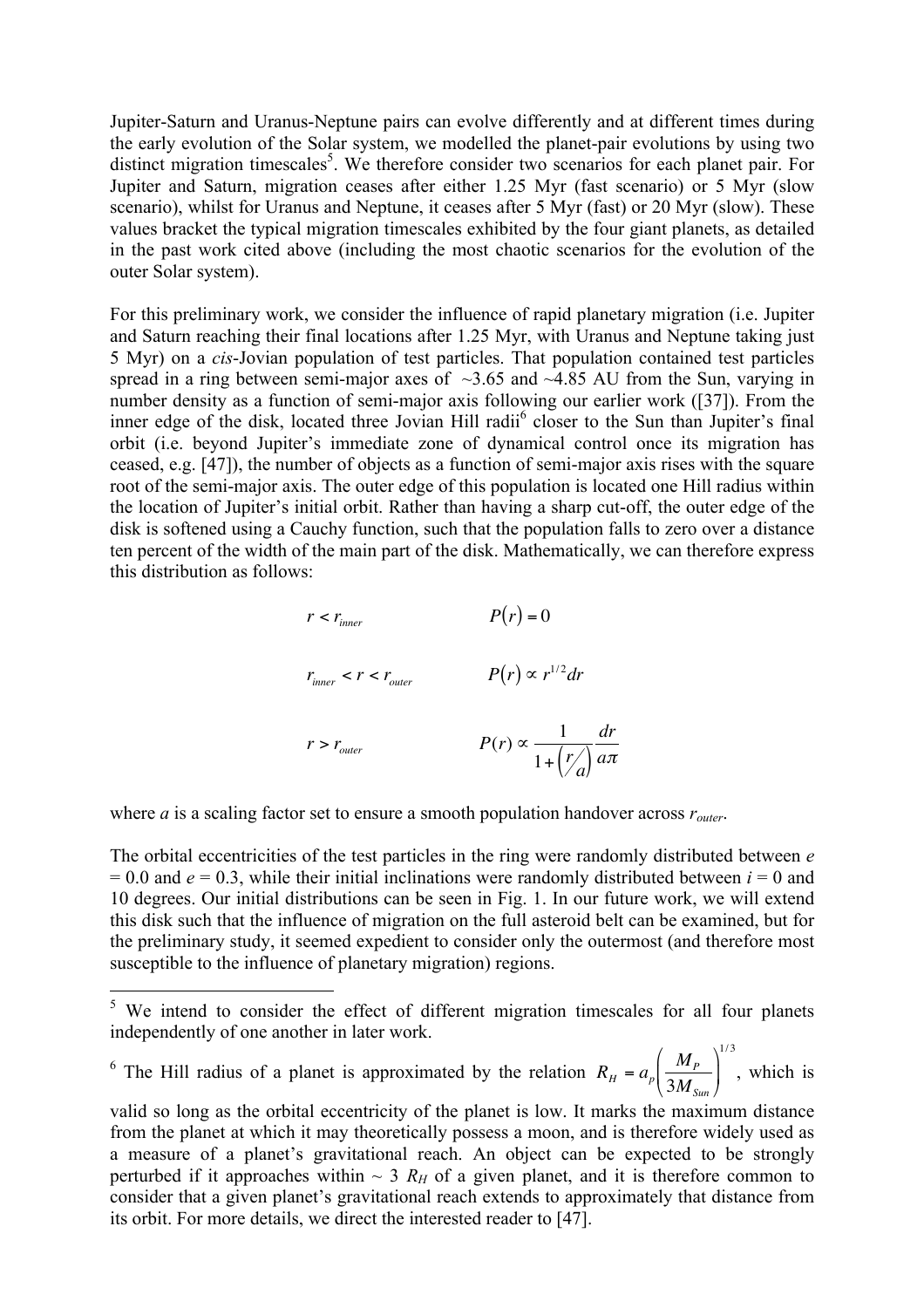

*Figure 1: The initial distribution of objects in our proto-Asteroid belt. The upper panel shows the distribution of our test particles at*  $t = 0$  *in semi-major axis and eccentricity, while the lower panel shows the distribution in semi-major axis and inclination. Due to the large number of test particles considered, the data are binned, and the colour at a given a-e or a-i location shows the number of objects in that particular a-e or a-i bin.*

In total, then, we have eight distinct migration scenarios to test – two test populations, two migration types for Jupiter and Saturn, and two types for Uranus and Neptune  $(2^3 = 8)$ . For each of these scenarios, we will eventually follow the dynamical evolution of several million test particles, initially in the chosen reservoir, until they are either ejected from the Solar system (upon reaching a heliocentric distance of 10,000 AU), or collide with one of the giant planets or the Sun. We will track the number and distribution of the particles that become captured as Trojans and irregular satellites of the various giant planets, to compare with the observed distributions in our Solar system, and will also compare the distribution of those test particles that survive until the end of our simulations to the distribution of small objects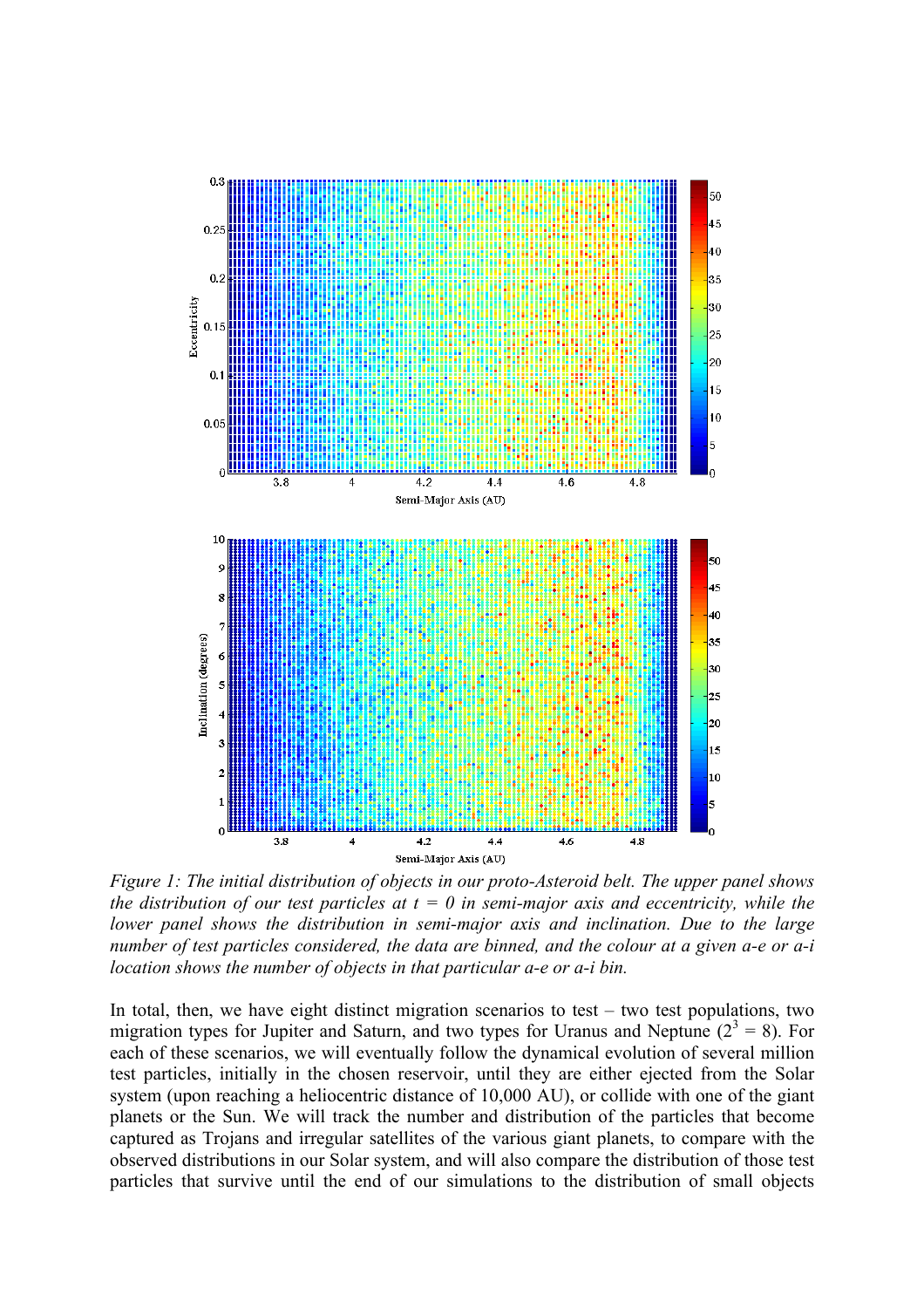observed in the current Solar system. The simulations ran for a period of 5 Myr, coming to a halt once Uranus and Neptune had reached their final semi-major axes.

#### **The First Results**

In total, in this preliminary work, we considered the influence of planetary migration on a population of two hundred thousand test particles distributed throughout our primordial *cis*-Jovian disk. As described above, Jupiter and Saturn migrated and reached their final orbits over a period of 1.25 Myr, while Uranus and Neptune migrated for 5 Myr before reaching their final destinations. The planets were fully mutually interacting during this time, which led to significant mutual resonant interaction – exactly what would be expected if the planets did migrate over significant distances. Fig. 2 shows the orbital elements of all test particles that survived for the full duration of our integrations, after a total of 5 Myr of dynamical evolution. For comparison, Fig. 3 shows the real distribution of over 120,000 of the numbered asteroids, as plotted in Feb. 2006. In particular, we note that, at the end of our simulations, a population of test particles are trapped in dynamically stable orbits at just under 4 AU with inclinations ranging up to  $\sim$ 15 degrees. This population of objects has direct analogue in the observed asteroid distribution shown in Fig. 3 – the Hilda population, trapped in 3:2 MMR with Jupiter. There are also a vast number of objects moving on dynamically unstable orbits with perihelia between the orbits of the giant planets – a transient Centaur-like population which would be expected to dynamically decay on timescales of tens of millions of years (e.g. [34]). The paucity of low-inclination objects with semi-major axes in the range  $5 - 30$  AU is clearly visible in the lower left-hand panel of Fig. 2. Such objects would typically be the least stable of all moving on planet-crossing orbits, since they would have a greater likelihood of experiencing close encounters with the giant planets on astronomically short timescales. We also note, in passing, that a small fraction of the test particles have evolved onto orbits with perihelia beyond the orbit of Neptune, some of which are moving on orbits that would currently place them in the Edgeworth-Kuiper belt, Scattered Disk and Detached populations (see e.g. [50]). Such objects highlight the transfer of material from one dynamically stable reservoir to another under the influence of planetary migration – a mechanism that has previously been invoked to explain the origin of the dwarf planet Ceres (which has been suggested to be an interloper from the trans-Neptunian region, rather than an object that formed in the Asteroid belt [51]).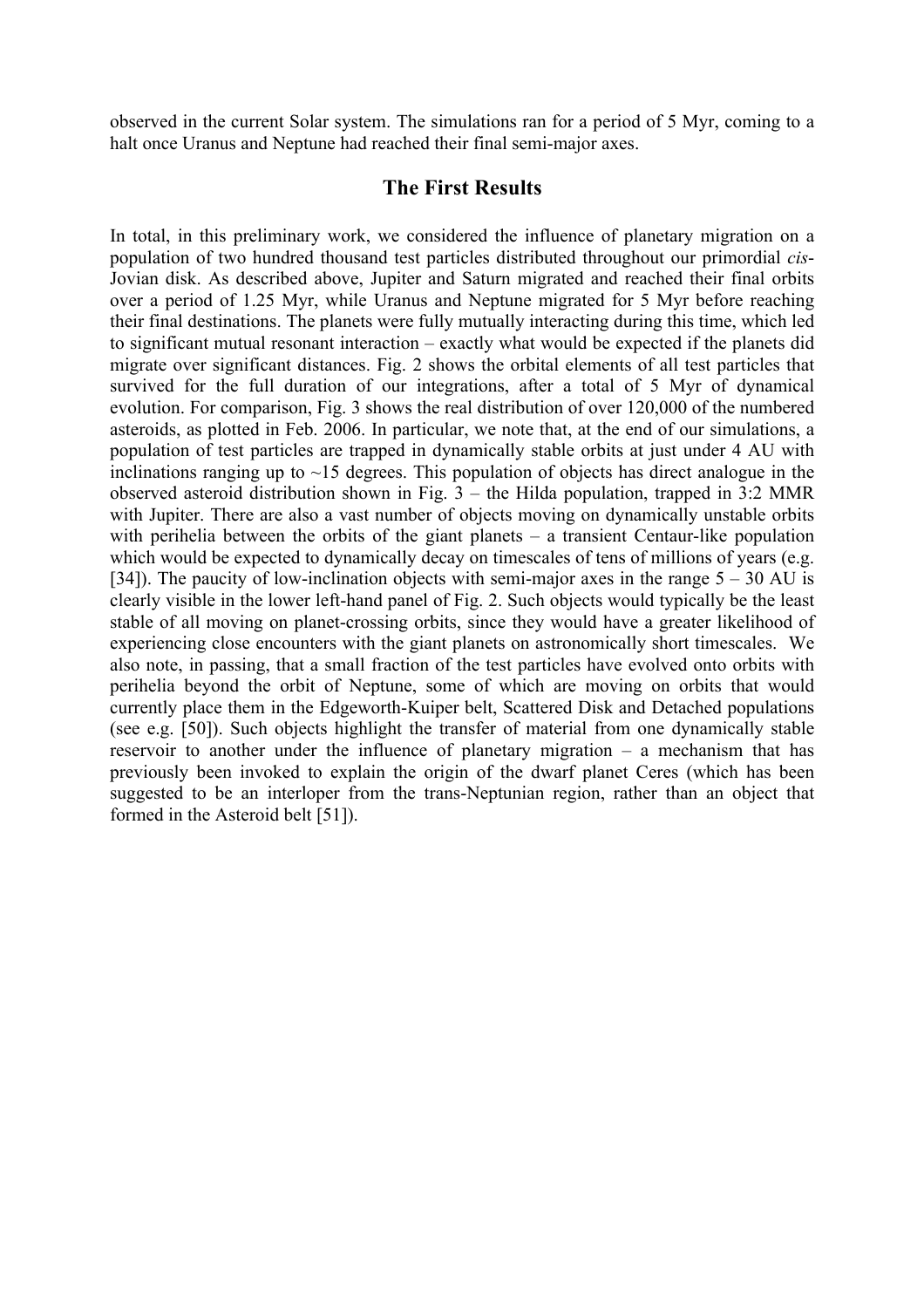

*Figure 2: The distribution of test particles that survived until the end of our integrations. The upper panels show the distribution in semi-major axis – eccentricity space, while those below show the distribution in semi-major axis – inclination space. The left hand panels show the full semi-major axis range of survivors, whilst the right show just the region between a = 2 AU and a = 6 AU. Note the strong concentration of objects at a semi-major axis of just ~3.9 AU.*



*Figure 3. The observed distribution of the Jovian Trojans and the main belt asteroids, as a function of their semi-major axis, a, and inclination, i. The figure was taken from Wikipedia (http://en.wikipedia.org/wiki/File:Main\_belt\_i\_vs\_a.png ), and was created by Piotr Deuar on 8th February, 2006, using orbit data for 120437 numbered minor planets, taken from the Minor Planet Center orbit database at that time. It is reproduced here under the terms of the*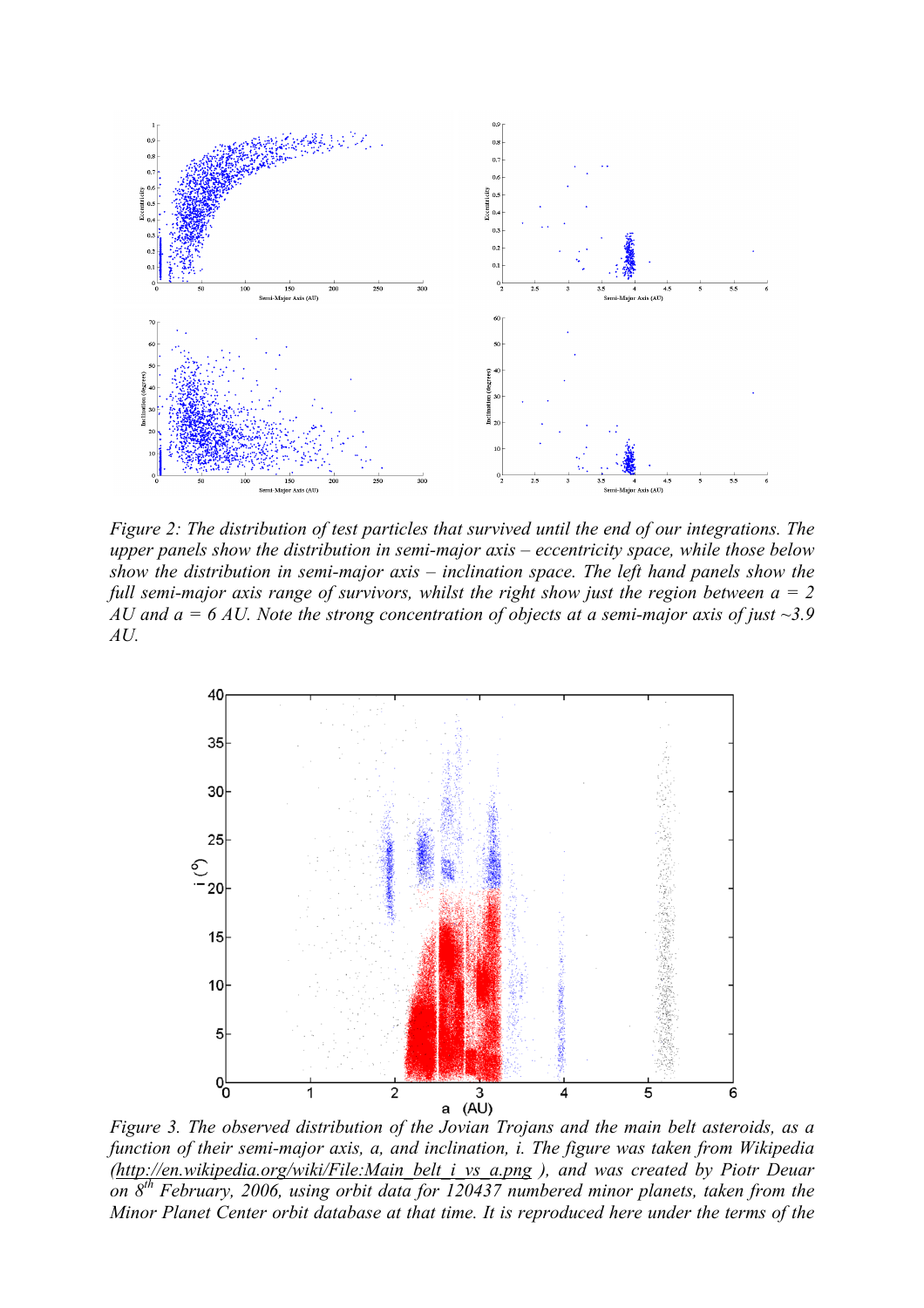*GNU Free Documentation License. The objects marked in black, at just over 5 AU from the Sun, are the Jovian Trojans, while the narrow strip of objects at ~3.95 AU are the Hildas, objects trapped in 3:2 MMR with Jupiter.*

Our preliminary results support those of previous studies that suggested that the Trojan capture probability for Jupiter would be of order  $10^{-5}$  (e.g. [5][7]). Such a "low" capture rate is actually very promising, given that the current best estimate of the Jovian Trojan population is of order 10<sup>6</sup> objects greater than 1 km in diameter, and total mass of at least  $\sim 10^{-5}$  Earth masses ([7][52]). Given that Jupiter's migration doubtless took it through tens of Earth masses of small bodies, a capture rate of 1 in  $10<sup>5</sup>$  is certainly ample to explain the observed population.

Over the course of planetary migration, a significant fraction of the test particles that went on to be ejected from the Solar system experienced temporary captures to the various MMRs of the migrating giant planets. This is not at all unexpected – such temporary captures have been observed in dynamical simulations on many occasions (e.g. [6][7][11][53]). We present an example of such a capture event in Fig. 4.



*Figure 4. The temporary capture of a test particle that originated in our proto-Asteroid belt as a Saturnian Trojan. The upper plot shows the full evolution of the semi-major axis of the object until its ejection from the Solar system, after a little less than 600 kyr. The green, yellow, blue and red lines show the evolution of the semi-major axes of Neptune, Uranus, Saturn and Jupiter, respectively, while the black line plots the evolution of the test particle's semi-major axis. The lower panel shows the first 100 kyr of the particle's evolution. Once again, the blue line shows Saturn's semi-major axis, while the black line denotes that of our test particle. The two dashed red lines show the evolution of the test particle's perihelion (lower line) and aphelion (upper line) distance.* 

The evolution of the test particle followed in Fig. 4 is fairly typical of objects that escape from our proto-Asteroid belt. It rapidly evolves onto an orbit that crosses first that of Jupiter, reaching the orbit of Saturn after just a few thousand years. It is quickly captured as a temporary Saturnian Trojan (between around 10 kyr and 56 kyr), before escaping to a nearcircular trans-Saturnian orbit. After another brief period as a Saturnian Trojan at the 70 kyr mark, it is ejected to a higher semi-major axis. It continues to random walk through the outer Solar system, an orbital behaviour typical of a Centaur (e.g. [48]), experiencing many shortterm captures in the various MMRs of the giant planets. These captures are easily seen as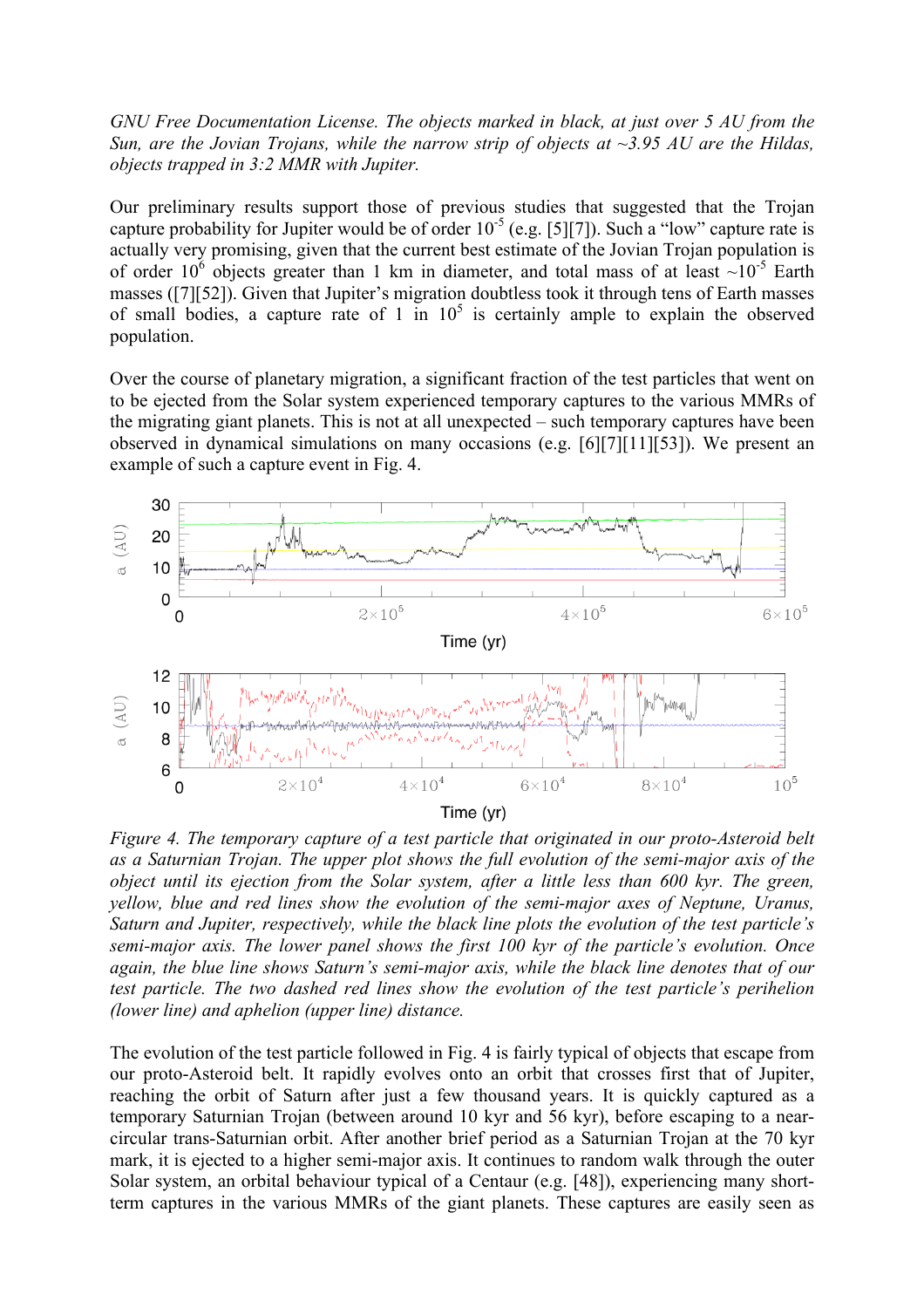periods where the semi-major axis of the object holds steady for a lengthy period  $-$  e.g. between around 340 and 350 kyr, trapped in a high order resonance just interior to the orbit of Uranus, or the lengthy period around 200 kyr, trapped in a resonant orbit between the orbits of Saturn and Uranus. Such orbital evolution, alternating between random walking and resonance sticking, is a common behaviour for dynamically unstable objects (e.g. [48][53][54]), and comes to an end when the object is ejected from the Solar system after around 560 kyr. This illustrates how objects can evolve to be captured in a different reservoir to the one in which they originated, and also highlights how challenging it is for a temporary capture to be converted into a permanent one. For this reason, although temporary captures as Trojans for short periods are common in our integrations, long-term captures are far rarer events.

## **Conclusions and Future Work**

The reservoirs of small bodies in our Solar system (the asteroid belt, planetary Trojan populations, the irregular satellites of the giant planets and the trans-Neptunian disk) bear the scars of the extensive migration underwent by the giant planets after their formation. Here, we present the results of a dynamical investigation of the effect of giant planet migration on objects in a proto-asteroid belt.

We model the migration of the giant planets as starting rapidly, then slowing as they approach their final destinations. We followed the dynamical evolution of twenty thousand test particles distributed through the outer reaches of a proto-asteroid belt, which stretched from an inner edge at around 3.7 AU to an outer edge just beyond 4.8 AU. We found that the great majority of the objects in our proto-asteroid belt were scattered and ejected from the Solar system. However, a significant number remained, trapped in mutual 3:2 mean-motion resonance with Jupiter. The distribution of these test particles in semi-major axis – inclination space was essentially identical to that of the Hilda population observed today.

The test particles that escaped from the proto-asteroid belt typically moved onto Jupitercrossing orbits, and then evolved as typical Centaurs for tens or hundreds of thousands of years until a close encounter with one of the giant planets flung them out of the Solar system forever. A significant fraction of the test particles collided with the giant planets – a result that is not unsurprising, since it is reasonable to expect that the giant planets would still be accreting large amounts of material as they migrate.

The majority of the test particles experienced repeated short-term captures in the many MMRs of the giant planets. Such captures were generally short, however, with only a tiny fraction of those objects experiencing long-term capture. Our results support earlier work, finding that the long-term capture probability as a Jovian Trojan is of order 10<sup>-5</sup>. Although such a capture probability sounds punishingly low, it is actually more than ample to explain the currently observed Jovian Trojan population, since Jupiter's migration would have caused it to encounter tens of Earth masses of small bodies before it reached its final destination.

In the future, we will continue our studies by performing seven further simulations, each examining either a different migration scenario for the giant planets, or a different source reservoir for the small bodies involved (a proto-Edgeworth-Kuiper belt). By the end of our work, we should be able to better constrain the true nature and pace of planetary migration, using the known populations of small bodies in our Solar system today as a guide to disentangle the events that occurred over four billion years ago.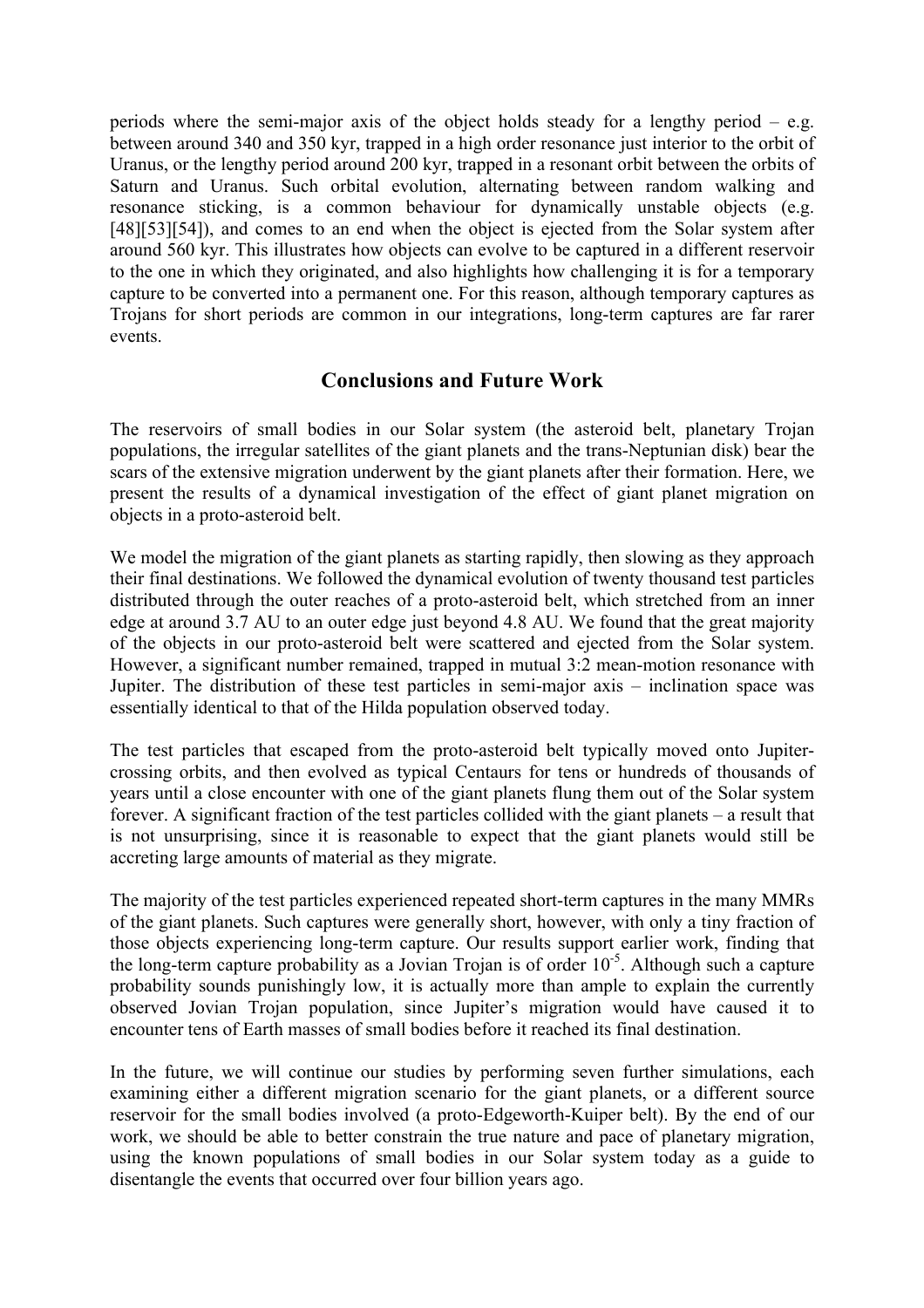#### **Acknowledgements**

The authors wish to thank J. Hahn, who made available the version of MERCURY, modified to enable planetary migration, used in this work. The authors also wish to thank the two referees of this paper, Dr. Paul Francis and Dr. Rob Wittenmyer, for their comments, which helped to improve the flow and clarity of our article.

#### **References**

- 1. Malhotra, R., "The origin of Pluto's peculiar orbit", *Nature*, Vol. 365, 1993, pp. 819 821
- 2. Tsiganis, K., Gomes, R., Morbidelli, A., and Levison, H. F., "Origin of the orbital architecture of the giant planets of the Solar System", *Nature*, Vol. 435, 2005, pp. 459- 461
- 3. Levison, H. F., Morbidelli, A., Van Laerhoven. C., Gomes, R. and Tsiganis, K., "Origin of the Structure of the Kuiper Belt during a Dynamical Instability in the Orbits of Uranus and Neptune", *Icarus*, Vol. 196, 2008, pp. 258 - 273
- 4. Fleming, H. J. and Hamilton, D. P., "On the Origin of the Trojan Asteroids: Effects of Jupiter's Mass Accretion and Radial Migration", *Icarus*, Vol. 148, pp. 479 - 493
- 5. Morbidelli A., Levison, H. F., Tsiganis, K. & Gomes, R., "Chaotic capture of Jupiter's Trojan asteroids in the early Solar System", *Nature*, Vol. 435, 2005, pp. 462-465.
- 6. Horner, J. and Wyn Evans, N., "The capture of Centaurs as Trojans", *Monthly Notices of the Royal Astronomical Society: Letters*, Vol. 367, 2006, pp. L20 – L23
- 7. Lykawka, P. S. and Horner, J., "The capture of Trojan asteroids by the giant planets during planetary migration", *Monthly Notices of the Royal Astronomical Society*, Vol. 405, 2010, pp. 1375-1383.
- 8. Lykawka, P. S., Horner, J., Jones, B. W. and Mukai, T., "Origin and dynamical evolution of Neptune Trojans – I. Formation and planetary migration", *Monthly Notices of the Royal Astronomical Society*, Vol. 398, 2009, pp. 1715 -1729.
- 9. Lykawka, P. S., Horner, J., Jones, B. W. and Mukai, T., "Formation and dynamical evolution of the Neptune Trojans – the influence of the initial Solar system architecture", *Monthly Notices of the Royal Astronomical Society*, Vol. 404, 2010, pp. 1272 -1280.
- 10. Lykawka, P. S., Horner, J., Jones, B. W. and Mukai, T., "Origin and dynamical evolution of Neptune Trojans – II. Long -term evolution", *Monthly Notices of the Royal Astronomical Society*, Vol. 412, 2011, pp. 537-550.
- 11. Nesvorný, D., V., Vokrouhlicky, D., "Chaotic Capture of Neptune Trojans" , *Astronomical Journal*, Vol. 137, 2009, pp. 5003-5011.
- 12. Gomes, R. S., "Dynamical Effects of Planetary Migration on the Primordial Asteroid Belt", *Astronomical Journal*, Vol. 114, 1997, pp. 396 – 401
- 13. Minton, D. A. and Malhotra, R., "A record of planet migration in the main asteroid belt", *Nature*, Vol. 457, 2009, pp. 1109 - 1111
- 14. Minton, D. A. and Malhotra, R., "Secular resonance sweeping of the main asteroid belt during planet migration", *The Astrophysical Journal*, Vol. 732, 2011, article id. 53
- 15. Morbidelli, A., Brasser, R., Gomes, R., Levison, H. F. and Tsiganis, K, "Evidence from the Asteroid Belt for a Violent Past Evolution of Jupiter's Orbit", *The Astronomical Journal*, Vol. 140, 2010, pp. 1391-1401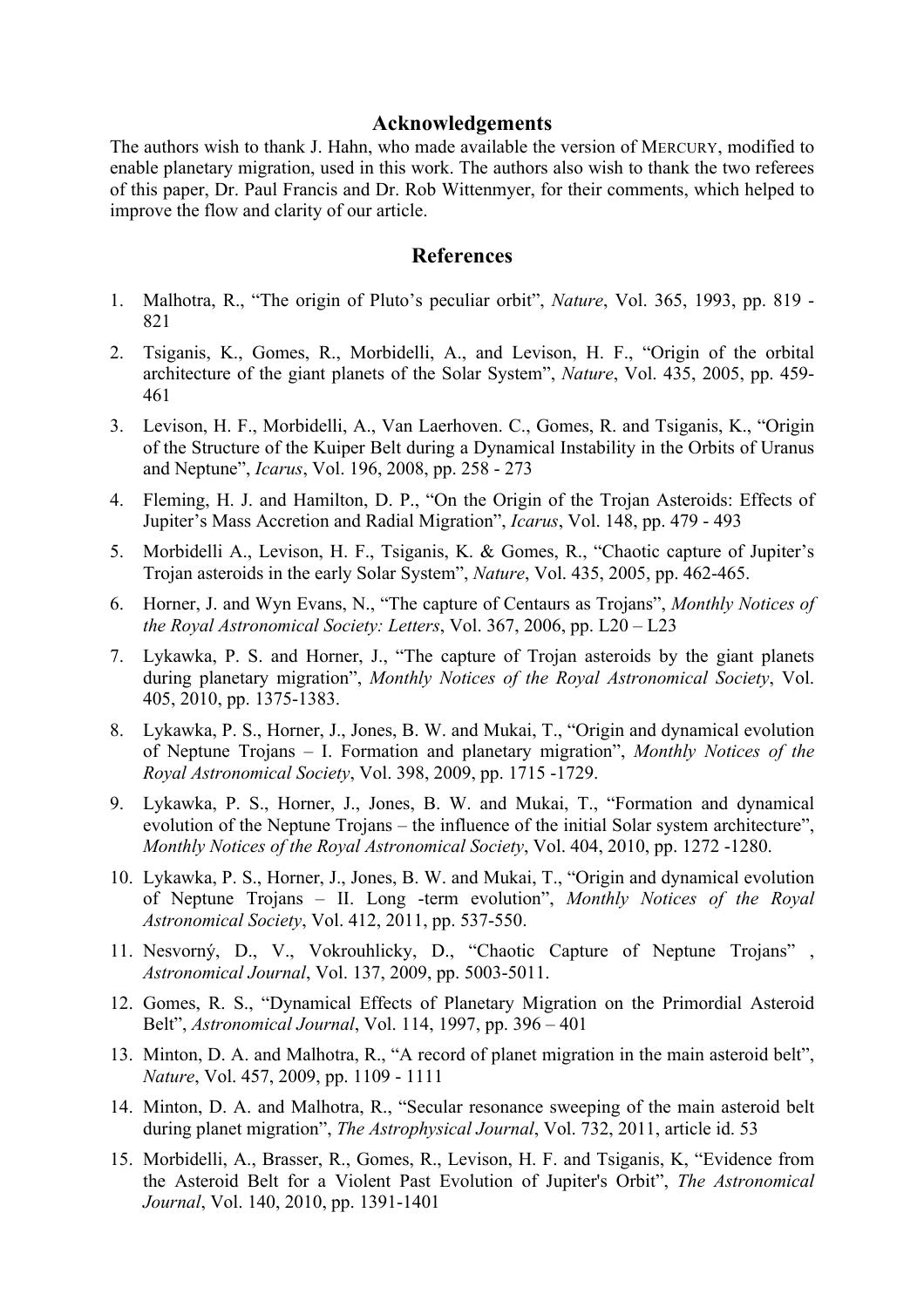- 16. Gomes, R. S., Morbidelli, A. and Levison, H. D., "Planetary migration in a planetesimal disk: why did Neptune stop at 30 AU?", *Icarus*, Vol. 170, 2004, pp. 492-507
- 17. Emel'Yanenko, V. V., "Kuiper Belt structure as a reflection of the migration process of a planet", *Solar System Research*, Vol. 44*,* 2010, pp. 281 - 289
- 18. Lykawka, P. S. and Mukai, T., "An Outer Planet Beyond Pluto and the Origin of the Trans-Neptunian Belt Architecture", *The Astronomical Journal*, Vol. 135, 2008, pp. 1161-1200
- 19. Jewitt, D. and Haghighipour, N., "Irregular Satellites of the Planets: Products of Capture in the Early Solar System", *Annual Review of Astronomy & Astrophyiscs,* Vol. 45, 2007, pp. 261 - 295
- 20. Koch, F. E. and Hansen, B. M. S., "On collisional capture rates of irregular satellites around the gas -giant planets and the minimum mass of the solar nebula", *Monthly Notices of the Royal Astronomical Society*, Vol. 416, 2011, pp. 1274 -1283.
- 21. Quillen, A. C., Hasan, I. and Moore, A., "Capture of irregular satellites via binary planetesimal exchange reactions in migrating planetary systems", *Monthly Notices of the Royal Astronomical Society*, Vol. 425, 2012, pp. 2507 – 2518
- 22. Vokrouhlický, D., Nesvorný, D. and Levison, H. F., Irregular Satellite Capture by Exchange Reactions, *The Astronomical Journal*, Vol. 136, 2008, pp. 1463-1476
- 23. Malhotra, R., "The Origin of Pluto's Orbit: Implications for the Solar System Beyond Neptune", *The Astronomical Journal*, Vol. 110, 1995, pp. 420
- 24. Yu, Q. and Tremaine, S., "The Dynamics of Plutinos", *The Astronomical Journal*, Vol. 118, 1999, pp. 1873 - 1881
- 25. Lissauer, J. J., "Timescales for planetary accretion and the structure of the protoplanetary disk", *Icarus*, Vol. 69, 1987, pp. 249 - 265
- 26. Pollack, J. B., Hubickyj, O., Bodenheimer, P., Lissauer, J. J., Podolak, M. and Greenzweig, Y., "Formation of the Giant Planets by Concurrent Accretion of Solids and Gas", *Icarus*, Vol. 124, 1996, pp. 62 - 85
- 27. Ida, S. and Lin, D. N. C., "Toward a Deterministic Model of Planetary Formation. I. A Desert in the Mass and Semimajor Axis Distributions of Extrasolar Planets", *Astrophysical Journal*, Vol. 604, 2004, pp. 388 - 413
- 28. Hahn, J. M. and Malhotra, R., "Neptune's Migration into a Stirred-Up Kuiper Belt: A Detailed Comparison of Simulations to Observations", *The Astronomical Journal*, Vol. 130, 2005, 2392-2414.
- 29. Horner, J. and Lykawka, P. S., "2001 QR322: a dynamically unstable Neptune Trojan?", *Monthly Notices of the Royal Astronomical Society*, Vol. 405, 2010, pp. 49 – 56
- 30. Horner, J., Lykawka, P. S., Bannister, M. T. and Francis, P., "2008 LC18: a potentially unstable Neptune Trojan", *Monthly Notices of the Royal Astronomical Society*, Vol. 422, 2012, pp. 2145 – 2151
- 31. Horner, J., Müller, T. G. and Lykawka, P. S., "(1173) Anchises Thermophysical and dynamical studies of a dynamically unstable Jovian Trojan", *Monthly Notices of the Royal Astronomical Society*, Vol. 423, 2012, pp. 2587 – 2596
- 32. Lykawka, P. S. and Mukai, T., "Origin of scattered disk resonant TNOs: Evidence for an ancient excited Kuiper belt of 50 AU radius", *Icarus*, Vol. 186, 2007, pp. 331 – 341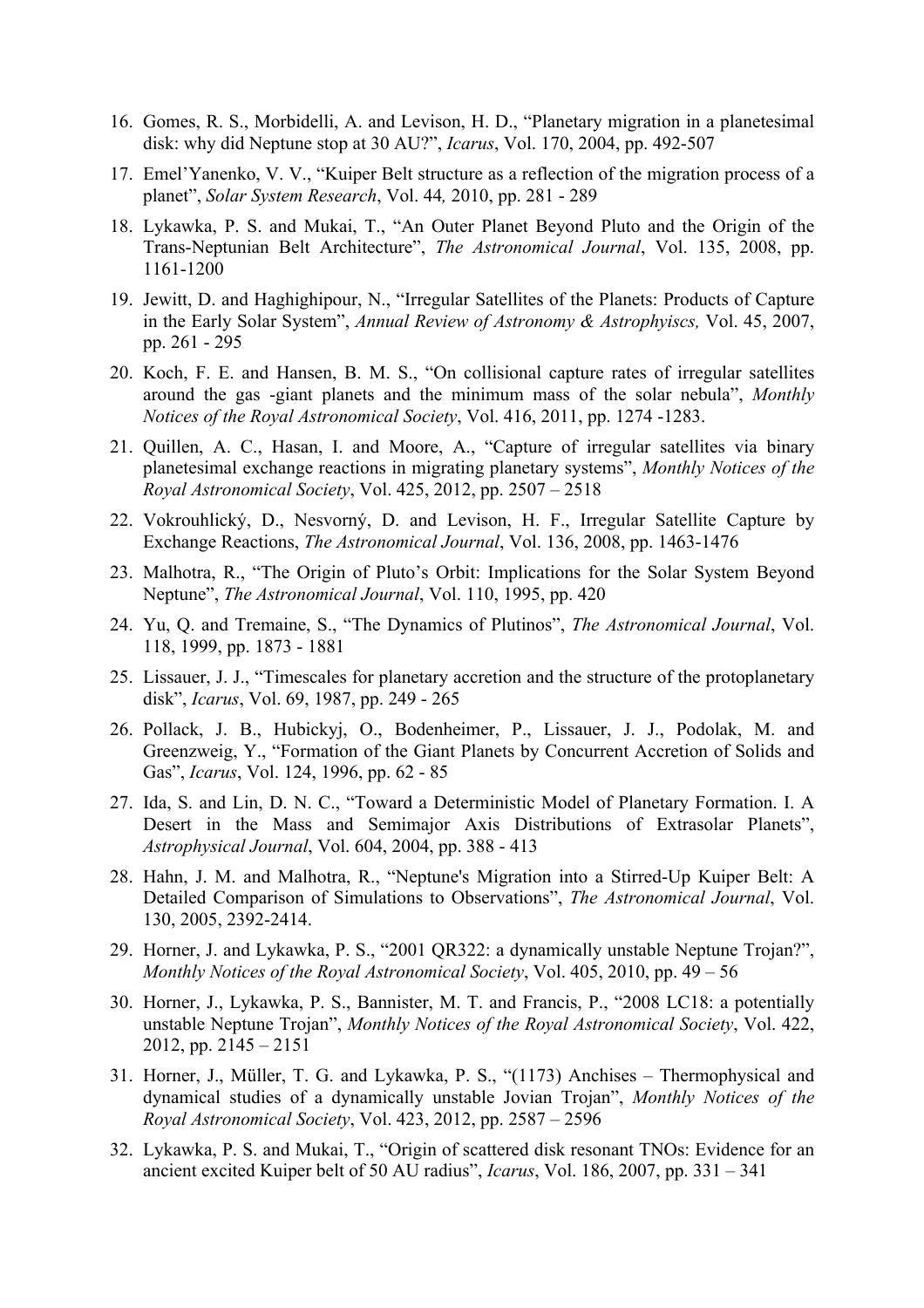- 33. Chambers, J., "A hybrid symplectic integrator that permits close encounters between massive bodies", *Monthly Notices of the Royal Astronomical Society*, Vol. 304, 1999, pp. 793 – 799.
- 34. Horner, J., Evans, N. W. and Bailey, M. E., "Simulations of the population of Centaurs I. The bulk statistics", *Monthly Notices of the Royal Astronomical Society*, Vol. 354, 2004, pp.  $798 - 810$
- 35. Jewitt, D., Yang, B. and Haghighipour, N., "Main-Belt Comet P/2008 R1 (Garradd)", *The Astronomical Journal*, Vol. 137, Issue 5., 2009, pp. 4313 – 4321
- 36. Asher, D. J. and Emel'Yanenko, V. V., "The origin of the June Bootid outburst in 1998 and determination of cometary ejection velocities", *Monthly Notices of the Royal Astronomical Society*, Vol. 331., Issue 1, 2002, pp. 126 – 132
- 37. Horner, J. and Jones, B. W., "Jupiter friend or foe? I: The asteroids", *International Journal of Astrobiology*, Vol. 7, 2008, pp. 251 - 261
- 38. Horner, J. and Jones, B. W., "Jupiter friend or foe? II: the Centaurs", *International Journal of Astrobiology*, Vol. 8, 2009, pp. 75 - 80
- 39. Jones, B. W., Sleep, P. N. and Chambers, J. E., "The stability of the orbits of terrestrial planets in the habitable zones of known exoplanetary systems", *Astronomy and Astrophysics*, Vol. 366, 2001, pp. 254 – 262
- 40. Raymond, S. N., Mandell, A. M. and Sigurdsson, Steinn, "Exotic Earths: Forming Habitable Worlds with Giant Planet Migration", *Science*, Vol. 313, Issue 5792, 2006, pp. 1413 – 1416
- 41. Fogg, M. and Nelson, R. P., "Oligarchic and giant impact growth of terrestrial planets in the presence of gas giant planet migration", *Astronomy and Astrophysics*, Vol. 441, Issue 2, 2005, pp.791-806
- 42. Kennedy, G. M. and Kenyon, S. J., "Planet formation around stars of various masses: Hot Super-Earths", *The Astrophysical Journal*, Vol. 682, Issue 2, 2008, pp. 1264-1276
- 43. Ford, E. B., Lystad, V. and Rasio, F. A., "Planet-planet scattering in the upsilon Andromedae system", *Nature*, Vol. 434, 2005, pp. 873 - 876
- 44. Marshall, J., Horner, J. and Carter, A., "Dynamical simulations of the HR8799 planetary system", *International Journal of Astrobiology*, Vol. 9, 2010, pp. 259 - 264
- 45. Horner, J., Marshall, J. P., Wittenmyer, R. A. and Tinney, C. G., "A dynamical analysis of the proposed HU Aquarii planetary system", *Monthly Notices of the Royal Astronomical Society: Letters*, Vol. 416, 2011, pp. 11 – 15
- 46. Wittenmyer, R. A., Horner, J., Marshall, J. P., Butters, O. W. and Tinney, C. G., "Revisiting the proposed planetary system orbiting the eclipsing polar HU Aquarii", *Monthly Notices of the Royal Astronomical Society*, Vol. 419, 2012, pp. 3258 – 3267
- 47. Horner, J., Evans, N. W., Bailey, M. E. and Asher, D. J., "The populations of comet-like bodies in the Solar system", *Monthly Notices of the Royal Astronomical Society*, Vol. 343, 2003, pp. 1057 - 1066
- 48. Horner, J., Evans, N. W. and Bailey, M. E., "Simulations of the population of Centaurs II. Individual objects", *Monthly Notices of the Royal Astronomical Society*, Vol. 355, 2004, pp. 321 - 329
- 49. di Sisto, R. P. and Brunini, A., "The origin and distribution of the Centaur population", Icarus, Vol. 190, 2007, p. 224-235